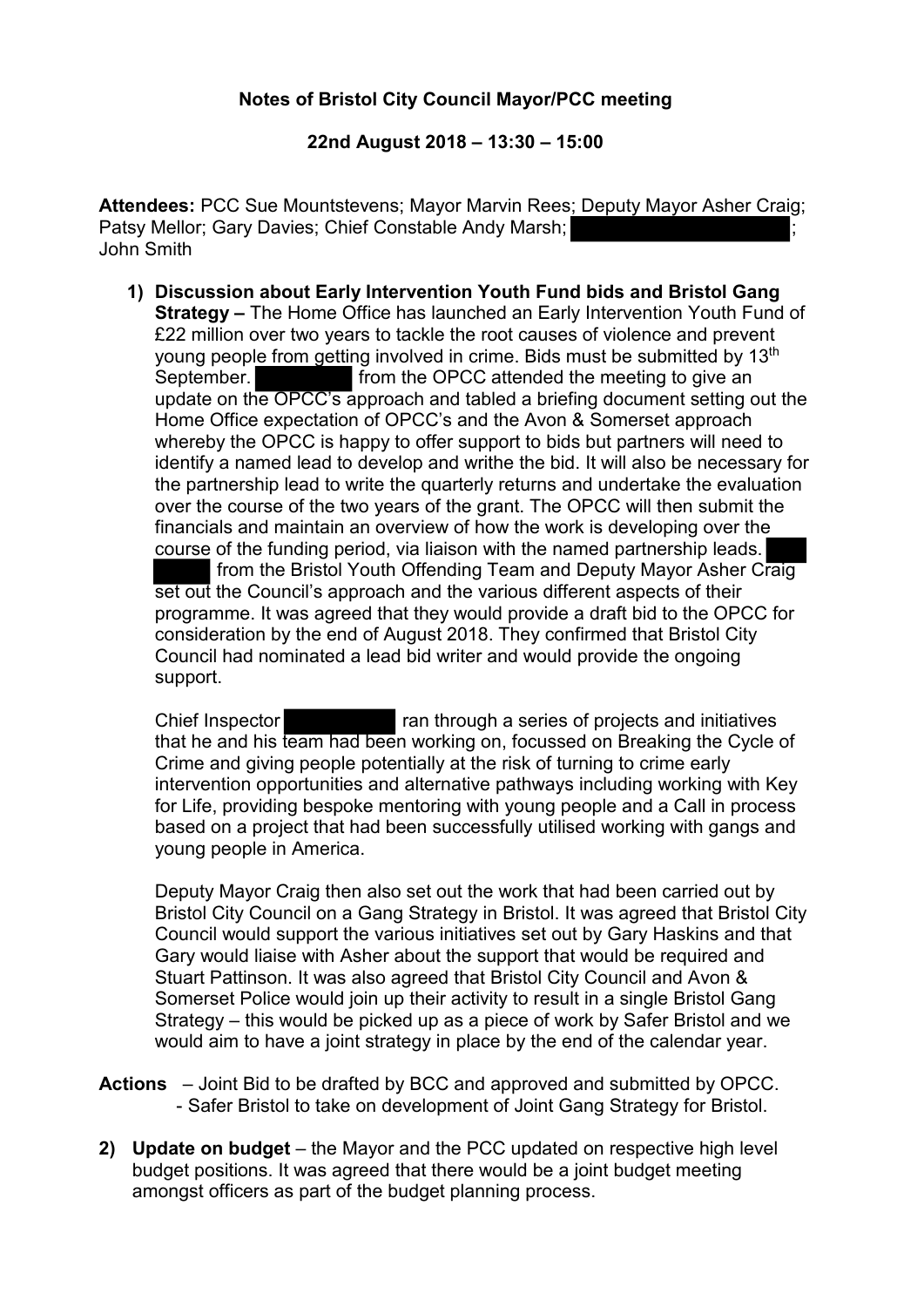**Action** – joint finance planning meeting to be held between officers – PM/JS.

**3) St Pauls Carnival** – the Mayor and the PCC agreed that the Carnival had been a success and that their respective offices were working on a rewards process to recognise the hard work of the various teams from the different agencies in putting this together.

**Action** – joint recognition event to be organised by PCC and Mayor's offices.

- **4) Van dwelling issues in Bristol** The issue of van dwellers in various residential areas in Bristol seem to have calmed down and there wasn't as much community tension as previously. There had been issues with various travelling communities establishing themselves in different areas across Bristol, including on the Downs, on the Link Road and on Stadium approach.
- **5) PCC budget proposals** the PCC is currently engaged in a precept consultation process. It is intended that subject to support being provided by local people the PCC will proceed with a further £12 a year increase to the Council Tax precept level for 2019/20 and this will support recruiting up to the budgeted level of police officers and staff and maintaining that level throughout the rest of the PCCs term, specific investments in burglary and drugs. The Mayor repeated his offer of support with the recruitment events similar to the ones previously held for magistrates. Chief Constable Marsh agreed to consult with his recruitment team and respond as soon as possible.

**Action** - CCAM to forward offer of joint event to ASC HR team.

**6) Anti-Social Behaviour in Broadmead and the Bear Pit** – Patsy Mellor set out her description of some of the issues around Anti-Social Behaviour in Broadmead and the Bear Pit and her proposals for joint work including Bristol City Council, the police and the Bristol Business Improvement District Team. The police acknowledge the issues and confirm that they would provide their full support to the joint problem solving initiative recommended by Patsy Mellor. Patsy agreed to meet up with Andy Bennett as soon as possible and to agree the joint approach. The PCC and the Mayor asked for regular updates on this work. It was intended that once the task force was up and running a joint briefing could be provided by that team to the Mayor and the PCC.

**Action** – joint briefing on Broadmead and Bear Pit joint working to be provided to Mayor and PCC at relevant time.

**7) Community Engagement and Race Relations issues in Bristol** – and Andy Marsh set out a series of initiatives that the police have been working on being supported by the Mayor, Deputy Mayor and other key community leaders. The Mayor had been engaging regularly with the Chief Constable over these issues and they were going to continue this discussion.

At this point the Mayor had to leave the meeting but it continued with the Deputy Mayor.

**8) Lammy Review work** - The Agency work led by the police in relation to the Lammy Review was discussed. The current member of staff engaged on this work has been head hunted for another senior post. It was agreed that John Smith